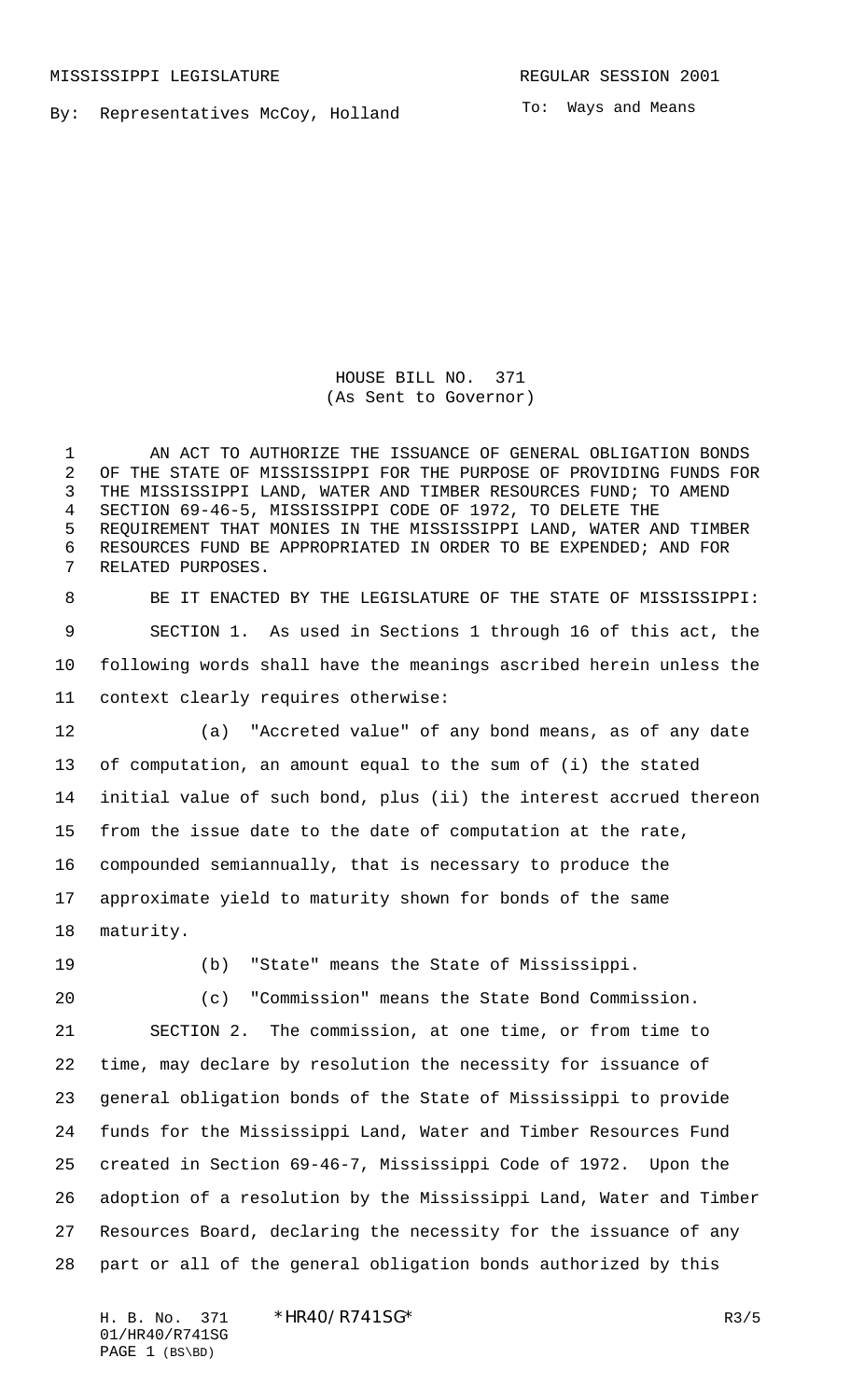section, the Mississippi Land, Water and Timber Resources Board shall deliver a certified copy of its resolution or resolutions to the commission. Upon receipt of such resolution, the commission, in its discretion, may act as the issuing agent, prescribe the form of the bonds, advertise for and accept bids, issue and sell the bonds so authorized to be sold and do any and all other things necessary and advisable in connection with the issuance and sale of such bonds. The total amount of bonds issued under Sections 1 through 16 of this act shall not exceed Ten Million Dollars (\$10,000,000.00). No bonds shall be issued under Sections 1 through 16 of this act after July 1, 2005.

 SECTION 3. The principal of and interest on the bonds authorized under Sections 1 through 16 of this act shall be payable in the manner provided in this section. Such bonds shall bear such date or dates, be in such denomination or denominations, bear interest at such rate or rates (not to exceed the limits set forth in Section 75-17-101, Mississippi Code of 1972), be payable at such place or places within or without the State of Mississippi, shall mature absolutely at such time or times not to exceed twenty-five (25) years from date of issue, be redeemable before maturity at such time or times and upon such terms, with or without premium, shall bear such registration privileges, and shall be substantially in such form, all as shall be determined by resolution of the commission.

H. B. No. 371 \*HR40/R741SG\* 01/HR40/R741SG PAGE 2 (BS\BD) SECTION 4. The bonds authorized by Sections 1 through 16 of this act shall be signed by the chairman of the commission, or by his facsimile signature, and the official seal of the commission shall be affixed thereto, attested by the secretary of the commission. The interest coupons, if any, to be attached to such bonds may be executed by the facsimile signatures of such officers. Whenever any such bonds shall have been signed by the officials designated to sign the bonds who were in office at the time of such signing but who may have ceased to be such officers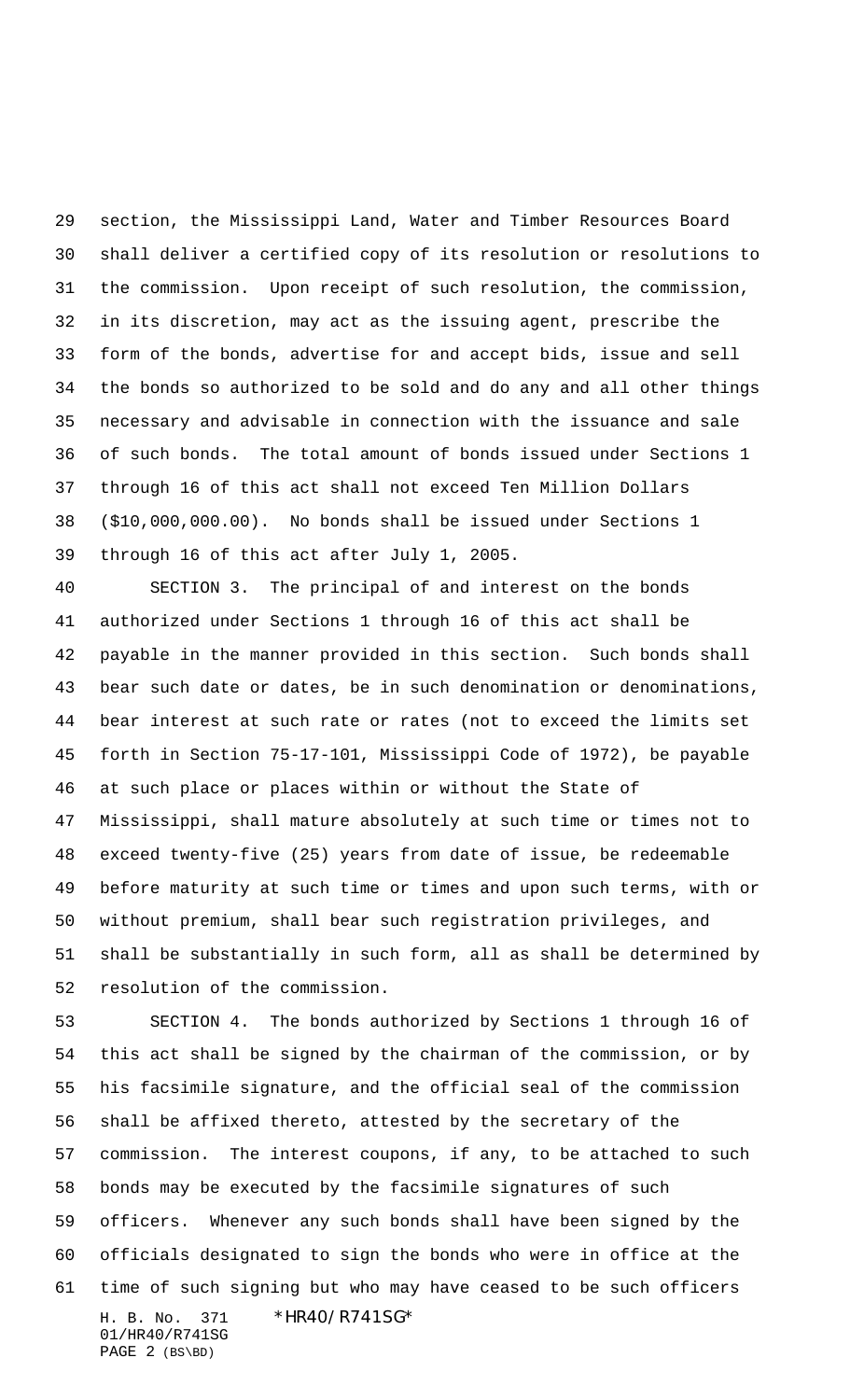before the sale and delivery of such bonds, or who may not have been in office on the date such bonds may bear, the signatures of such officers upon such bonds and coupons shall nevertheless be valid and sufficient for all purposes and have the same effect as if the person so officially signing such bonds had remained in office until their delivery to the purchaser, or had been in office on the date such bonds may bear. However, notwithstanding anything herein to the contrary, such bonds may be issued as provided in the Registered Bond Act of the State of Mississippi.

 SECTION 5. All bonds and interest coupons issued under the provisions of Sections 1 through 16 of this act have all the qualities and incidents of negotiable instruments under the provisions of the Mississippi Uniform Commercial Code, and in exercising the powers granted by Sections 1 through 16 of this act, the commission shall not be required to and need not comply with the provisions of the Mississippi Uniform Commercial Code.

 SECTION 6. The commission shall act as the issuing agent for the bonds authorized under Sections 1 through 16 of this act, prescribe the form of the bonds, advertise for and accept bids, issue and sell the bonds so authorized to be sold, pay all fees and costs incurred in such issuance and sale, and do any and all other things necessary and advisable in connection with the issuance and sale of such bonds. The commission is authorized and empowered to pay the costs that are incident to the sale, issuance and delivery of the bonds authorized under Sections 1 through 16 of this act from the proceeds derived from the sale of such bonds. The commission shall sell such bonds on sealed bids at public sale, and for such price as it may determine to be for the best interest of the State of Mississippi, but no such sale shall be made at a price less than par plus accrued interest to the date of delivery of the bonds to the purchaser. All interest accruing on 93 such bonds so issued shall be payable semiannually or annually;

H. B. No. 371 \*HR40/R741SG\* 01/HR40/R741SG PAGE 3 (BS\BD)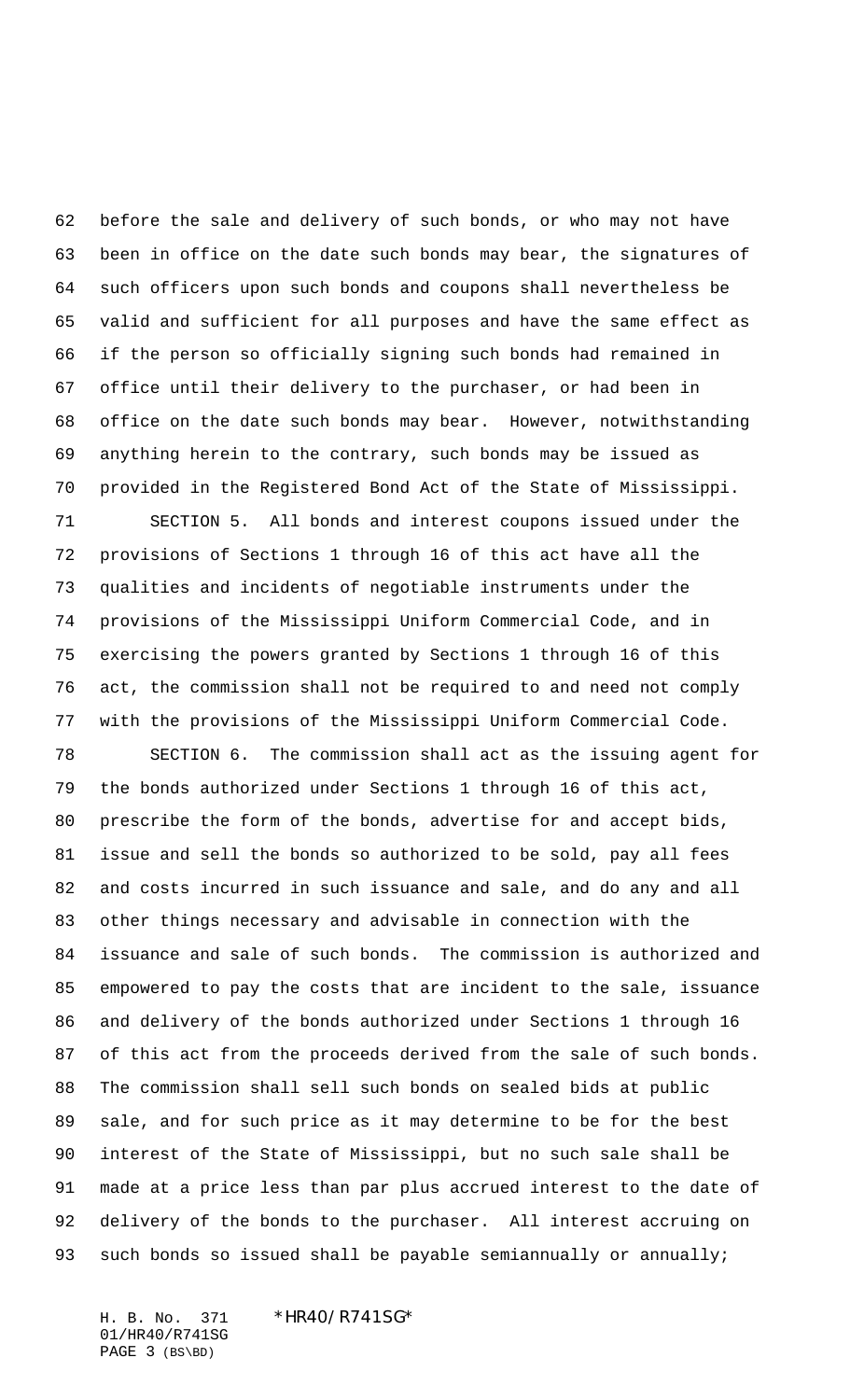however, the first interest payment may be for any period of not more than one (1) year.

 Notice of the sale of any such bonds shall be published at least one time, not less than ten (10) days before the date of sale, and shall be so published in one or more newspapers published or having a general circulation in the City of Jackson, Mississippi, and in one or more other newspapers or financial journals with a national circulation, to be selected by the commission.

 The commission, when issuing any bonds under the authority of Sections 1 through 16 of this act, may provide that bonds, at the option of the State of Mississippi, may be called in for payment and redemption at the call price named therein and accrued interest on such date or dates named therein.

 SECTION 7. The bonds issued under the provisions of Sections 1 through 16 of this act are general obligations of the State of Mississippi, and for the payment thereof the full faith and credit of the State of Mississippi is irrevocably pledged. If the funds appropriated by the Legislature are insufficient to pay the principal of and the interest on such bonds as they become due, then the deficiency shall be paid by the State Treasurer from any funds in the State Treasury not otherwise appropriated. All such bonds shall contain recitals on their faces substantially covering the provisions of this section.

 SECTION 8. Upon the issuance and sale of bonds under the provisions of Sections 1 through 16 of this act, the commission shall transfer the proceeds of any such sale or sales to the Mississippi Land, Water and Timber Resources Fund created in Section 69-46-7, Mississippi Code of 1972.

H. B. No. 371 \*HR40/R741SG\* 01/HR40/R741SG SECTION 9. The bonds authorized under Sections 1 through 16 of this act may be issued without any other proceedings or the happening of any other conditions or things other than those proceedings, conditions and things which are specified or required

```
PAGE 4 (BS\BD)
```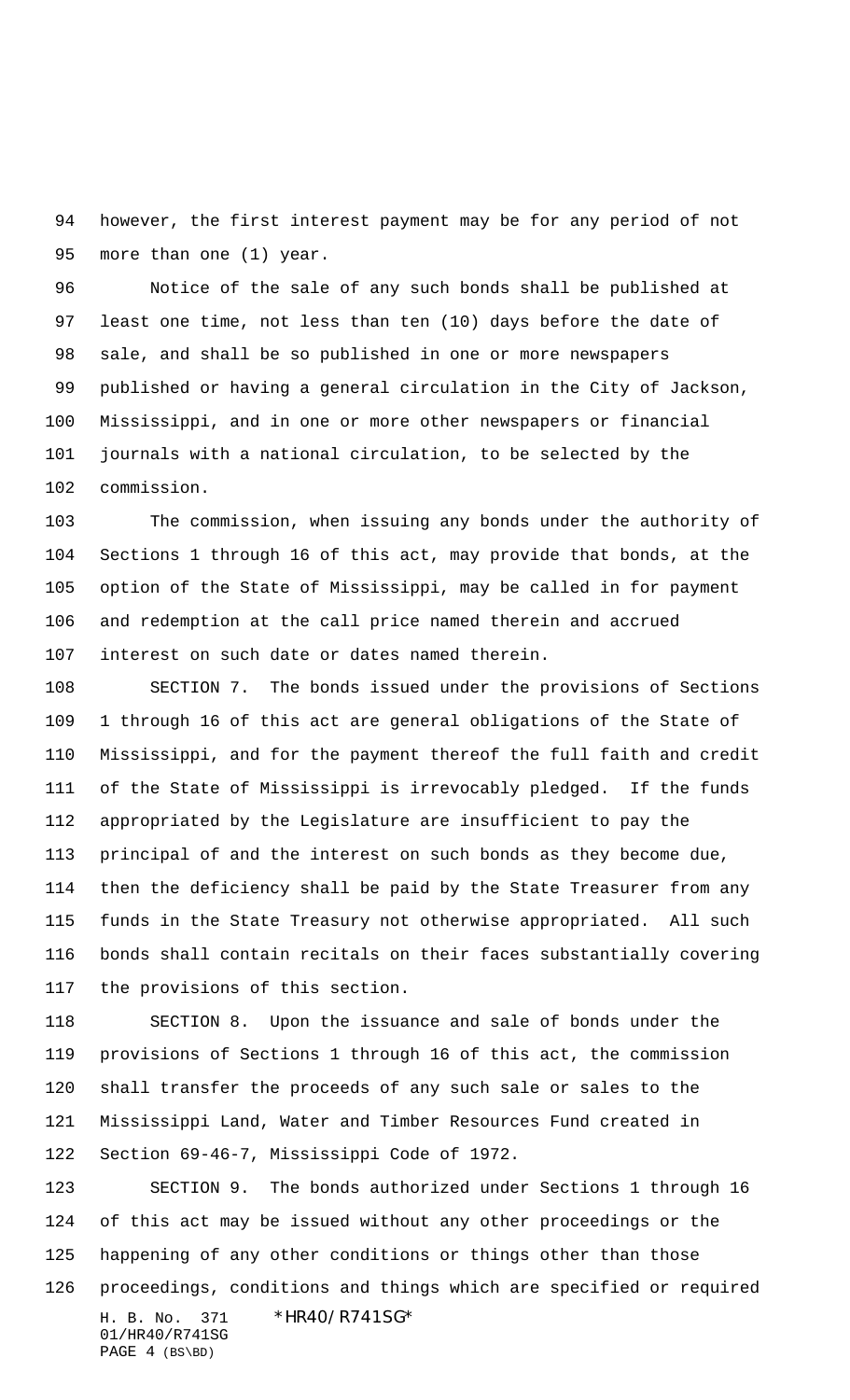by Sections 1 through 16 of this act. Any resolution providing for the issuance of bonds under the provisions of Sections 1 through 16 of this act shall become effective immediately upon its adoption by the commission, and any such resolution may be adopted at any regular or special meeting of the commission by a majority of its members.

 SECTION 10. The bonds authorized under the authority of Sections 1 through 16 of this act may be validated in the Chancery Court of the First Judicial District of Hinds County, Mississippi, in the manner and with the force and effect provided by Chapter 13, Title 31, Mississippi Code of 1972, for the validation of county, municipal, school district and other bonds. The notice to taxpayers required by such statutes shall be published in a newspaper published or having a general circulation in the City of Jackson, Mississippi.

 SECTION 11. Any holder of bonds issued under the provisions of Sections 1 through 16 of this act or of any of the interest coupons pertaining thereto may, either at law or in equity, by suit, action, mandamus or other proceeding, protect and enforce any and all rights granted under Sections 1 through 16 of this act, or under such resolution, and may enforce and compel performance of all duties required by Sections 1 through 16 of this act to be performed, in order to provide for the payment of bonds and interest thereon.

 SECTION 12. All bonds issued under the provisions of Section 1 through 16 of this act shall be legal investments for trustees and other fiduciaries, and for savings banks, trust companies and insurance companies organized under the laws of the State of Mississippi, and such bonds shall be legal securities which may be deposited with and shall be received by all public officers and bodies of this state and all municipalities and political subdivisions for the purpose of securing the deposit of public funds.

H. B. No. 371 \*HR40/R741SG\* 01/HR40/R741SG PAGE 5 (BS\BD)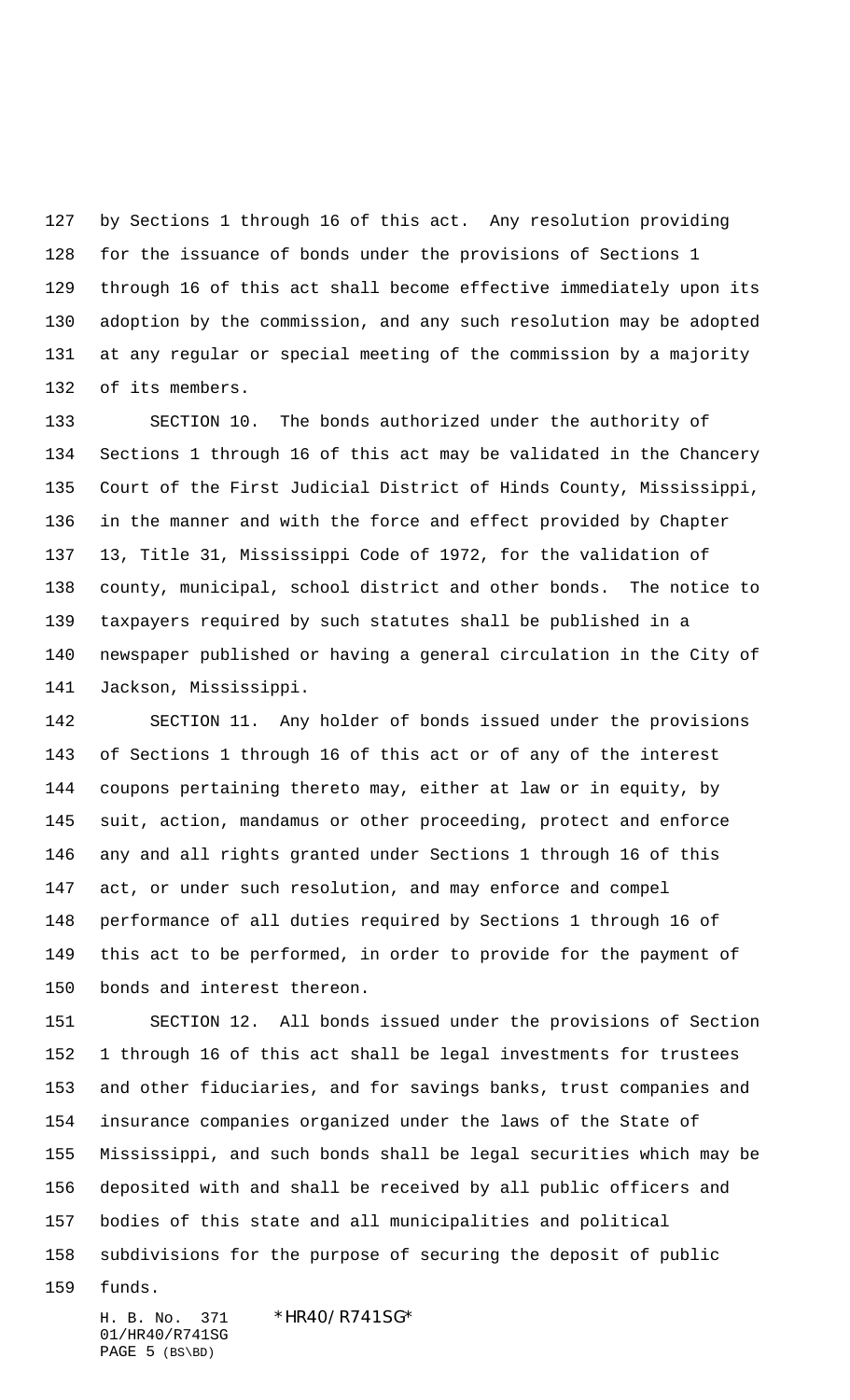SECTION 13. Bonds issued under the provisions of Sections 1 through 16 of this act and income therefrom shall be exempt from all taxation in the State of Mississippi.

 SECTION 14. The proceeds of the bonds issued under Sections 1 through 16 of this act shall be used solely for the purposes herein provided, including the costs incident to the issuance and sale of such bonds.

 SECTION 15. The State Treasurer is authorized, without further process of law, to certify to the Department of Finance and Administration the necessity for warrants, and the Department of Finance and Administration is authorized and directed to issue such warrants, in such amounts as may be necessary to pay when due the principal of, premium, if any, and interest on, or the accreted value of, all bonds issued under Sections 1 through 16 of 174 this act; and the State Treasurer shall forward the necessary amount to the designated place or places of payment of such bonds in ample time to discharge such bonds, or the interest thereon, on the due dates thereof.

 SECTION 16. Sections 1 through 16 of this act shall be deemed to be full and complete authority for the exercise of the powers herein granted, but Sections 1 through 16 of this act shall not be deemed to repeal or to be in derogation of any existing law of this state.

 SECTION 17. Section 69-46-5, Mississippi Code of 1972 is amended as follows:

 69-46-5. The board shall have the following powers and duties:

 (a) To develop marketing plans and opportunities for independent farmers in Mississippi;

 (b) To encourage the commercialization of new 190 agricultural technology businesses;

 (c) To initiate the development of processing facilities for Mississippi agricultural commodities;

H. B. No. 371 \*HR40/R741SG\* 01/HR40/R741SG PAGE (BS\BD)